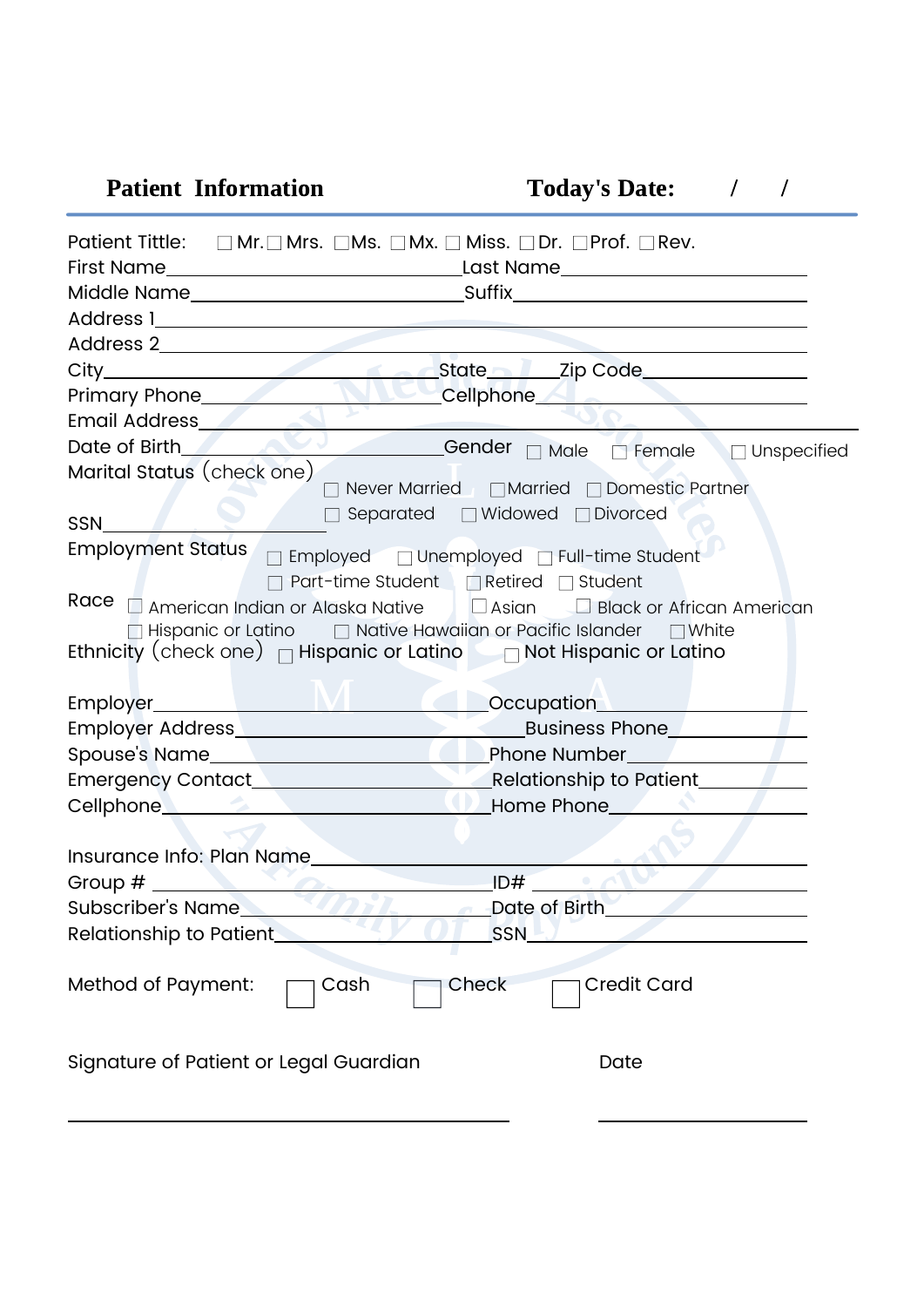# New Patient Intake Form

| review your answers with you.                                                                                                                                                                                                        | It is important that you are aware of your own medical history. Please fill in below and we will                                                                                                                              |
|--------------------------------------------------------------------------------------------------------------------------------------------------------------------------------------------------------------------------------------|-------------------------------------------------------------------------------------------------------------------------------------------------------------------------------------------------------------------------------|
| When was your last Wellness Exam? <b>The Contract of the Contract of the Contract of Terminal Contract of the Contract of Terminal Contract of Terminal Contract of Terminal Contract of Terminal Contract of Terminal Contract </b> |                                                                                                                                                                                                                               |
| What other doctors do you see? (Le. Cardiologist, Gynecologist etc)                                                                                                                                                                  |                                                                                                                                                                                                                               |
|                                                                                                                                                                                                                                      |                                                                                                                                                                                                                               |
|                                                                                                                                                                                                                                      |                                                                                                                                                                                                                               |
|                                                                                                                                                                                                                                      |                                                                                                                                                                                                                               |
|                                                                                                                                                                                                                                      |                                                                                                                                                                                                                               |
|                                                                                                                                                                                                                                      |                                                                                                                                                                                                                               |
|                                                                                                                                                                                                                                      |                                                                                                                                                                                                                               |
|                                                                                                                                                                                                                                      |                                                                                                                                                                                                                               |
|                                                                                                                                                                                                                                      | What surgeries have you had?<br>and the surgeries have you had?                                                                                                                                                               |
| What medical conditions run in your family? Specifically your:                                                                                                                                                                       |                                                                                                                                                                                                                               |
|                                                                                                                                                                                                                                      |                                                                                                                                                                                                                               |
|                                                                                                                                                                                                                                      | Father: New York and the Community of the Community of the Community of the Community of the Community of the Community of the Community of the Community of the Community of the Community of the Community of the Community |
|                                                                                                                                                                                                                                      |                                                                                                                                                                                                                               |
| Your Children: New Your Children:<br>Any one else in the family ever have cancer or a clotting disorder?                                                                                                                             |                                                                                                                                                                                                                               |
|                                                                                                                                                                                                                                      |                                                                                                                                                                                                                               |
| I am: single / married / divorced / widowed<br>I am attracted to: Men / Women /                                                                                                                                                      | <b>Both</b>                                                                                                                                                                                                                   |
| Who lives in your home? <b>Who are all assessment of the set of the set of the set of the set of the set of the set of the set of the set of the set of the set of the set of the set of the set of the set of the set of the se</b> |                                                                                                                                                                                                                               |
| Do you currently work or go to school? Decomption of Table                                                                                                                                                                           |                                                                                                                                                                                                                               |
| Do you smoke tobacco? Yes / No                                                                                                                                                                                                       |                                                                                                                                                                                                                               |
|                                                                                                                                                                                                                                      | If yes, how many packs per day?_______How lona have you been smoking?___________                                                                                                                                              |
| Do you drink alcohol? Yes / No                                                                                                                                                                                                       |                                                                                                                                                                                                                               |
| Do you use marijuana? Yes / No<br>Do you use any illicit drugs? (ie cocaine, heroin, etc:) Yes / No                                                                                                                                  |                                                                                                                                                                                                                               |
|                                                                                                                                                                                                                                      |                                                                                                                                                                                                                               |
|                                                                                                                                                                                                                                      |                                                                                                                                                                                                                               |
|                                                                                                                                                                                                                                      | Last time you went to the eye doctor? ______________Dentist? ____________________                                                                                                                                             |
|                                                                                                                                                                                                                                      |                                                                                                                                                                                                                               |
|                                                                                                                                                                                                                                      | <u> 1980 - Johann Barn, amerikansk politiker (</u>                                                                                                                                                                            |
|                                                                                                                                                                                                                                      | Mammogram?___________________________________Dexa (Bone Density Scan)?_____________________________                                                                                                                           |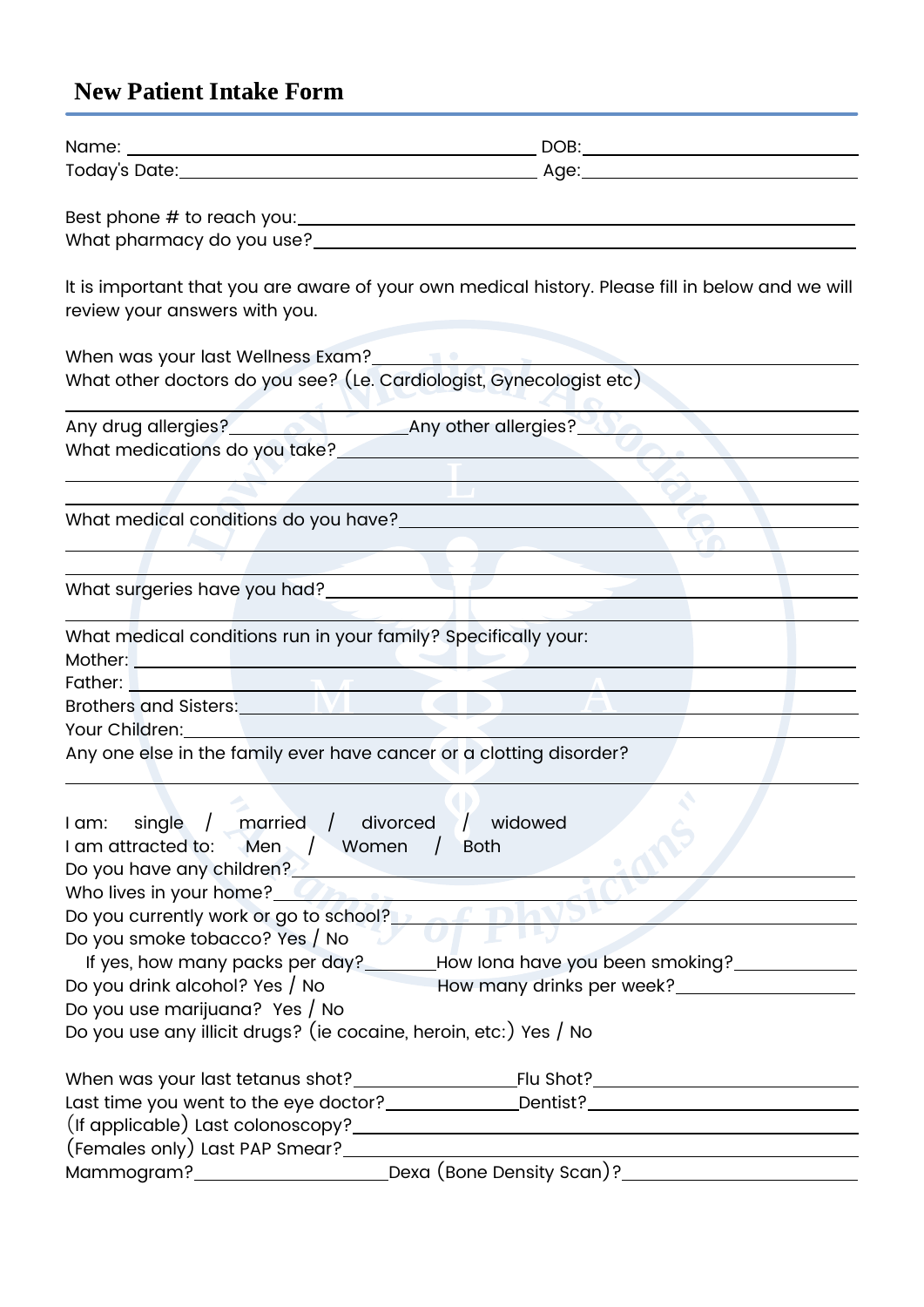

Lowney Medical Associates, Inc. 1234 Hyde Park Ave. Hyde Park, MA 02136 Tel. 617-364-2420 | Fax: 617-364-1845

## HIPPA contract/sharing information consent

| Patient Name: ______             |                                                | DOB:                                     |
|----------------------------------|------------------------------------------------|------------------------------------------|
| Address:                         | City:                                          | Zip:<br>State:                           |
|                                  | May we leave a message<br>and/or medical info? | Which number is primary<br>for messages? |
| Phone (Home)<br>(Work)<br>(Cell) | YIN<br>N<br>N                                  |                                          |

Do you have an email address?  $Y/N$  (if yes, please print clearly): If so, may our providers contact you at the address, possibly with medically sensitive details?  $Y/N$ 

Please list all people that we may speak to about you and your medical status: \*Due to HIPPA regulations, we may only discuss health information with people you have listed below (this includes parents and/or spouses)/

| <b>NAME</b> | PHONE #: | RELATIONSHIP TO PATIENT |
|-------------|----------|-------------------------|
|             |          |                         |
|             |          |                         |
|             |          |                         |
|             |          |                         |
|             |          |                         |
|             |          |                         |
|             |          |                         |

Please note this consent will be valid for one year (from date signed). If your contact information changes before the end date, please complete a new form. This may be revoked at any time, in writing. The information is for your protection and we appreciate your cooperation in protecting you and your rights.

Patient (or Guardian) Signature **Date** Date Date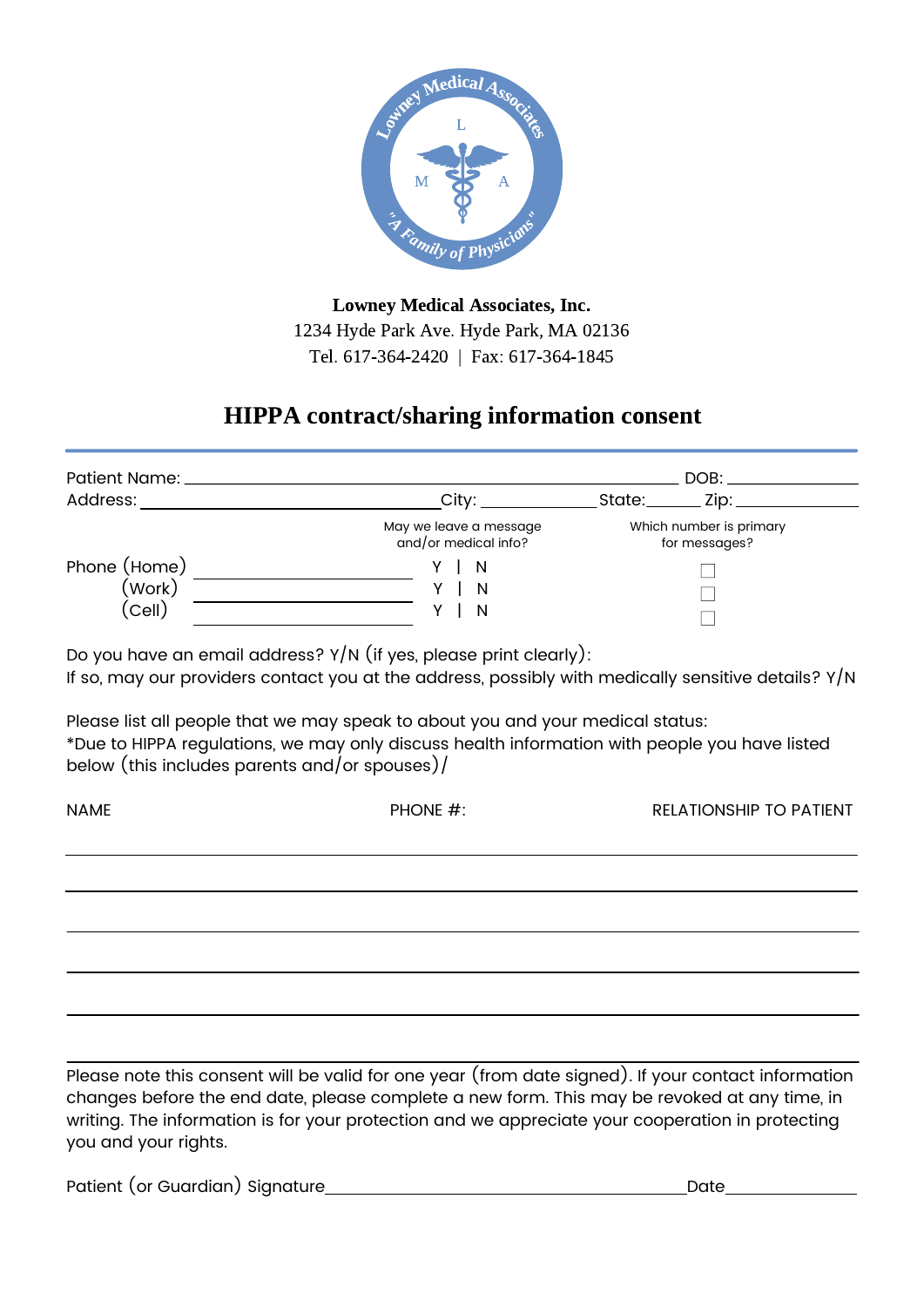

Lowney Medical Associates, Inc. 1234 Hyde Park Ave. Hyde Park, MA 02136 Tel. 617-364-2420 | Fax: 617-364-1845

## Prescription Policy

Writing prescriptions for medication is considered an extremely important responsibility for the physicians working in this office. When you receive a prescription from Lowney Medical Associates please take the medica0on as directed. If there are any questions that you may have concerning the proper use of the medicine, please address them during your visit. If you are given a prescription for a pain medicine or a muscle relaxer it is your responsibility to secute that prescription after you have left the office. Lowney Medical Associate doctors will not re•write your prescription for this medication if it is lost or stolen.

Please do not mn out of medication that you must take regularly. Our physicians write the prescriptions for your medication anticipating your next visit. You would need to have an office visit at least one or two weeks prior to running out of your medicine for an evaluation and refills. Phone-in refills for medication are not accepted unless there is an unusual circumstance.

Lowney Medical Associate physicians do not write prescriptions for pain medication at night or over weekends. lf you have significant pain and need urgent assistance you can call the office "on-call" physician or go to the Emergency Department at your local hospital. No pain medication will be prescribed over the phone.

By signing below you have read the above information agree to Lowney Medical Associates "Prescription Policy."

Print your name

Sign your name Date Date Date Date Date Date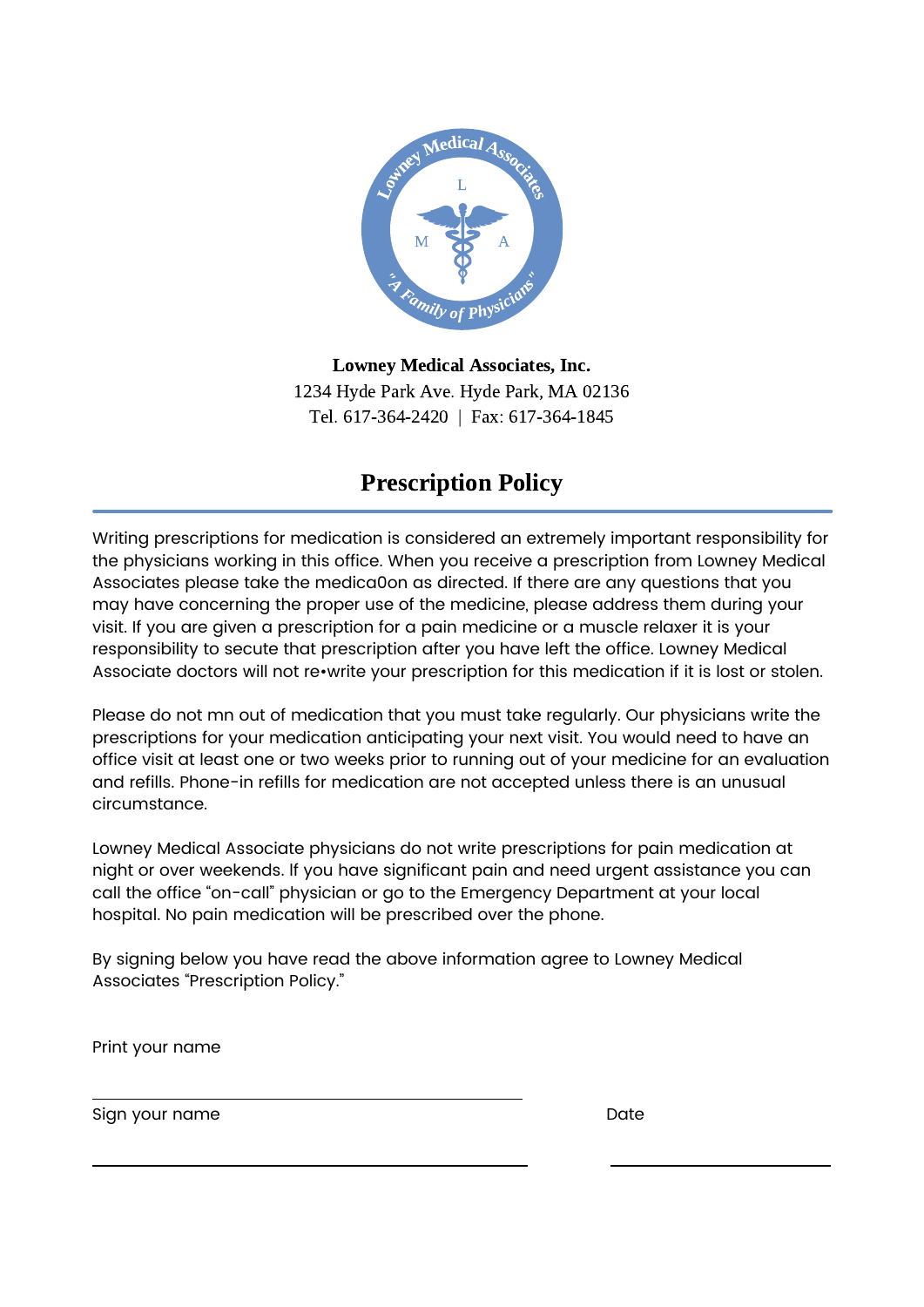

#### Lowney Medical Associates, Inc. Charles W. Lowney, D.O.,FACFP, FAANaOS-C Jeremiah J. Lowney, D.O.,FACP, MMS Michael P. Lowney, D.O.

1234 Hyde Park Ave. Hyde Park, MA 02136 Tel. 617-364-2420 | Fax: 617-364-1845

#### STATEMENT OF UNDERSTANDING

#### ASSUMPTION OF FINANCIAL RESPONSIBILITY FOR MEDICAL SERVICES

I acknowledge that I voluntarily sought the services of Lowney Medical Associates, a participating provider. I.accept full responsibility for paying for services provided by Lowney MedIcal Associates that are not covered by my health Insurance plan. I understand that my insurer will not pay the provider nor reimburse me for the cost of services rendered here, or for any subsequent or ancillary services which the provider may order on my behalf, if this insurance is not truly In effect, or if the provider is not considered my primary care physician. I further acknowledge that it is my responsibility and not the provider's to know what services are covered by my insurer. I accept full responsibility for paying for services provided if they are not covered by my insurance.

Patient's Name Date of Birth Patient's Insurance ID Number

Responsible Party's Signature Today's Date